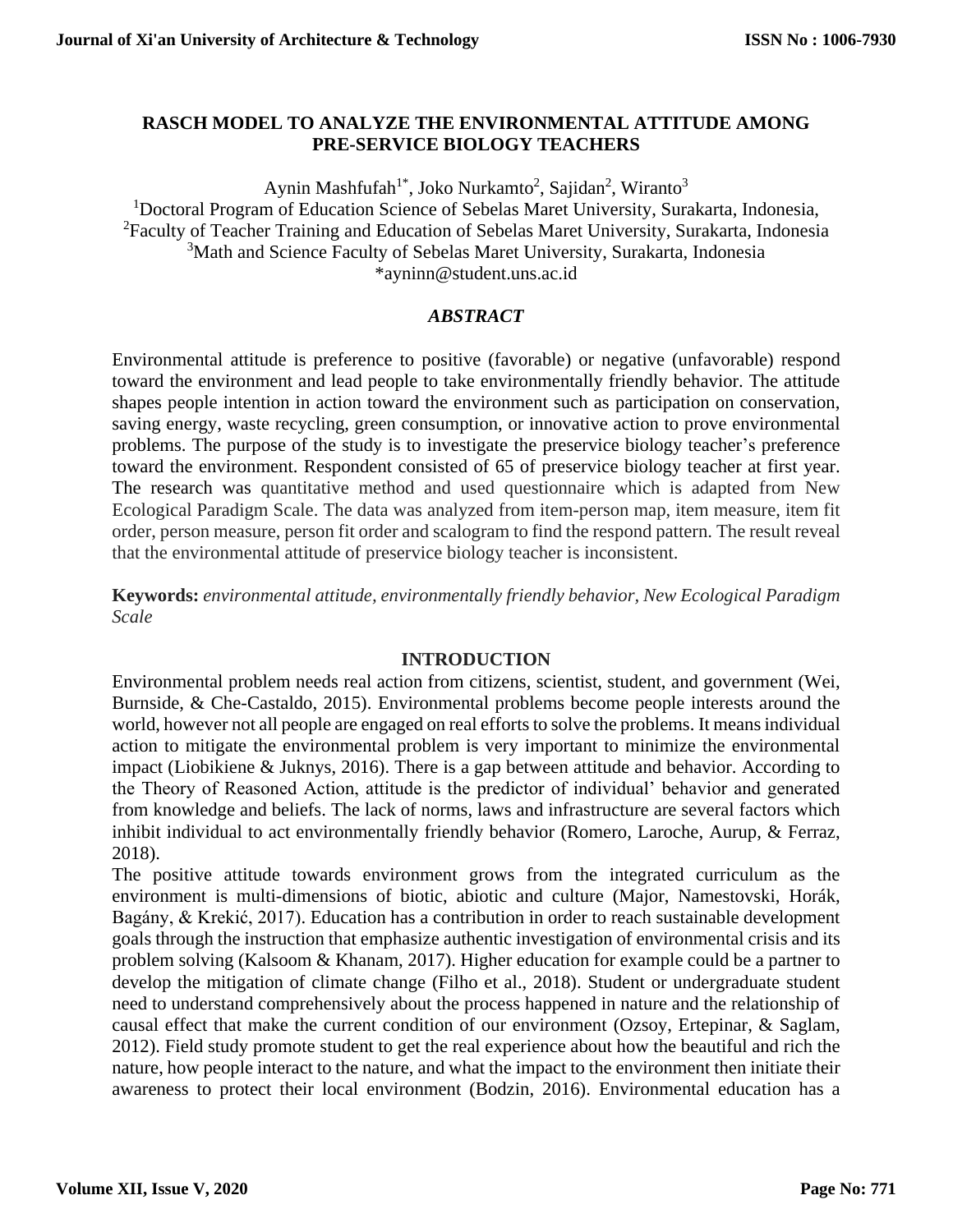challenge to change the individuals' behavior, lifestyles and environmental knowledge into sustainability ( Akman & Alagoz, 2017; Vicente-Molina, Fernández-Sáinz, & Izagirre-Olaizola, 2013).

Several studies analyze the relationship between attitude and knowledge, attitude and behavior, and knowledge and behavior (Paço & Lavrador, 2017). However, the empirical study explain that positive environmental values and environmental knowledge drive citizens to positive attitude and behavior towards energy use and saving (Pothitou, Hanna, & Chalvatzis, 2016). Moreover, green consumption behavior are generated from attitude towards ecolabels or green products (Cerri, Testa, & Rizzi, 2018). The same study reveals that environmental behavior positively influenced by environmental attitude, awareness, value, public information, skills and responsibility (Zareie & Navimipour, 2016).

#### **LITERATURE REVIEW**

Environmental attitude has significantly influence of environmental behavior (Zareie & Navimipour, 2016). As the research of Liobikiene & Juknys (2016), attitude is a predictor of environmentally-friendly behavior in psychosocial construct. In addition, environmental attitude play a moderating role of people's past pro-environmental behavior on their subsequent actions (Gholamzadehmir, Sparks, & Farsides, 2019). The value determines people judgement of their surrounding environment. According to value-attitude-behavior approach, environmental attitude play a mediating effect between biosphere value and behavioral intentions (Ho, Moon, Eun, & Severt, 2017). In other word, attitude toward the environment to be reinforcement to people intention to act specifically (Halkos & Matsiori, 2017). Another research reveals that environmental attitude is psychological factor of low carbon behavior (Mei, Wai, & Ahamad, 2017). Environmental education has an impact towards student attitude through stimulating student with environmental issues (Zsóka, Szerényi, Széchy, & Kocsis, 2013). However, there is a gap between attitude and behavior (Carrington, Neville, & Whitwell, 2014) because the difficulty to change the habitual.

Growing the environmental attitude take place in various activity and need a stimulation for long time series (Coelho, Pereira, Cruz, Simões, & Barata, 2017). The recent study presents the environmental attitude inventory. There is twelve core dimensions forming the horizontal score that are enjoyment of nature, support for interventionist conservation policies, environmental movement activism, conservation motivated by anthropocentric concern, confidence in science and technology, environmental fragility, altering nature, personal conservation behavior, human dominance over nature, human utilization of nature, eco-centric concern, and support for population growth policies (Milfont & Duckitt, 2010).

According to New Ecological Paradigm scale revised, there is balancing between pro- and cons-NEP statements. There are five dimension to measure ecological worldview, that is the reality of limits to growth, anti-antrhopocentrism, the fragility nature balance, rejection of exemptionalism, and the possibility of an eco-crisis (Dunlap, Van Liere, Mertig, & Jones, 2000). The revised scale is more comprehensive and have internal consistency than the original version.

Environmental knowledge has positively correlation towards environmental attitude. The outdoor activity to enjoy or experience the nature has positive relation to environmental attitude. For example, having and carrying pet such as cat or dog give the real experience about extinction, direct interaction to the nature such as gardening practices lead to restore the environmental balance and biodiversity of insect, plant and other organisms (Colléony, White, & Shwartz, 2019). Another study that emphasize the research to the knowledge-attitude-behavior theory present the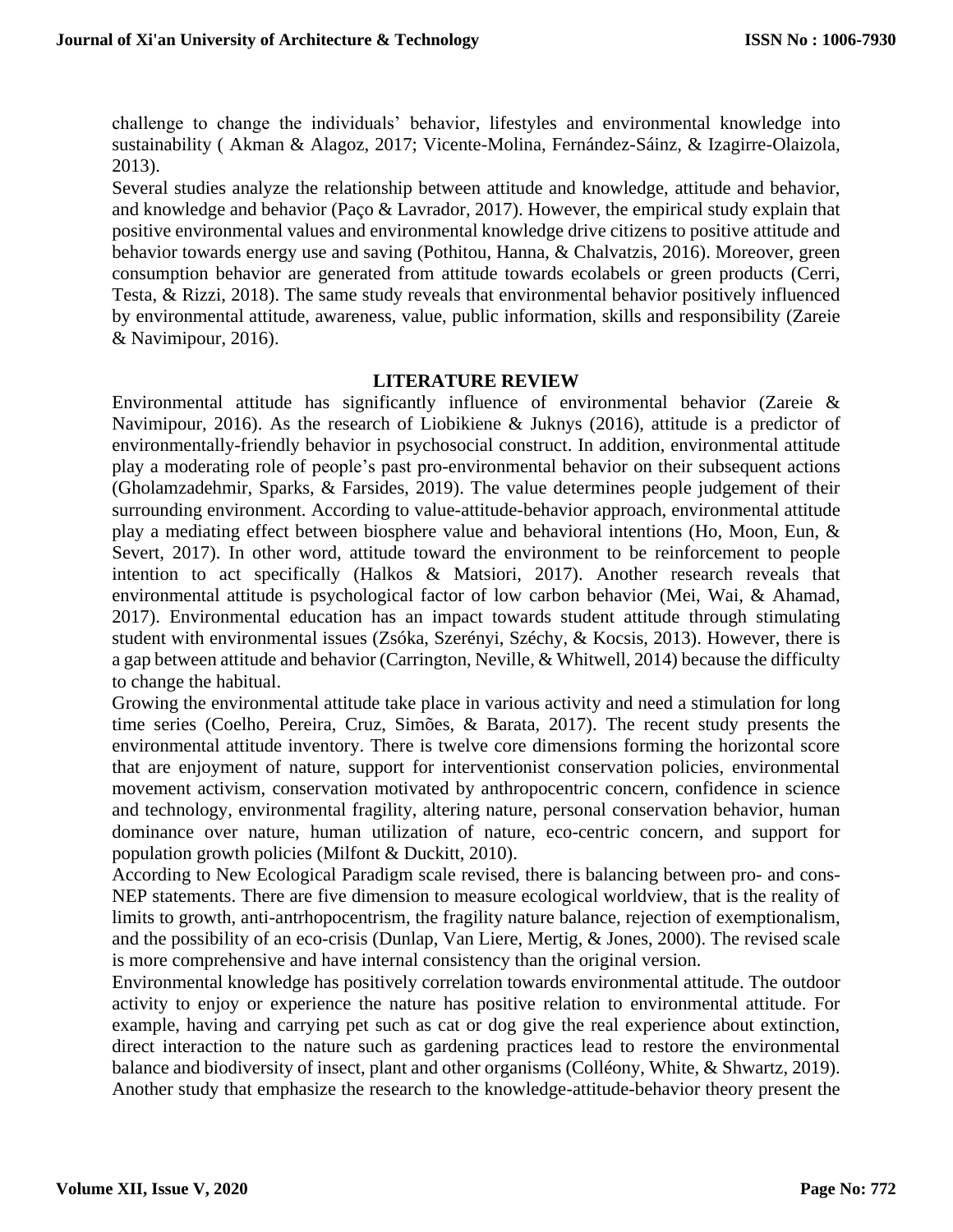people understanding about environmental issues such as the impact of aviation towards carbon footprint increase the people awareness in changing the travel behavior (Lu & Wang, 2018). The research contributes to the literature in two ways. First, the findings have crucial information about the preference of pre-service biology teacher towards the environment using the revised NEP scale. Second, our conclusion contributes to developing instruction to investigate the relation of pre-service teacher knowledge about the environmental issues and environmental attitude.

#### **METHODS**

The research aims to analyze the respond pattern of environmental attitude of preservice biology teacher and analyze the item of questionnaire. The research uses quantitative method. Data collecting about environmental attitude use the adapted New Ecological Paradigm Scale (Dunlap et al., 2000). Technic of sampling use purposive sampling because it is related to the specific subject and problem within Design-Based Research. There are 65 respondents of pre-service biology teachers. Pre-service biology teachers answer the questionnaire of New Ecological Paradigm. There are 15 items that is grouped into five facets. Balance consists of 3 items (S3, S8, and S13). Limits spreads into S1, S6, S11. Item of S5, S10, and S15 includes of eco-crisis. Antiexempt consists of S4, S9, and S14.Antiantrhopocentrism consists of S2, S7 and S12. Data analyzing uses MINISTEP software to examine person and item reliability, person and item separation index.

### **RESULT AND DISCUSSION**

Based on the Wright map (Figure 1) known on the left side, there are two person who have a very positive attitude towards the environment. The logit score of the student is more than +2 logit (2.2). These two people are exactly at two standard deviations. Preservice teacher who have a very negative attitude to the environment that is 59 with a logit person value of 0.0. The student is outside the T limit or two standard deviations and can be called an outlier.

When compared to the distance between the M-S-T (mean-standard deviation-two standard deviation) on the Wright map, it can be seen that the distribution of student attitudes (left) is smaller than the level of distribution of agreed items (right). Referring to the level of item difficulty, this shows that the items diversity is far adrift. Meanwhile, from the students' attitudes it can be seen that the distance of their attitudes or abilities is very close. This shows that the tendency of 65 students' attitudes toward the environment is almost the same. When comparing the average logit person and logit item values, it appears that the logit person is greater (1.31). This shows that the overall ability of students is much higher than the level of item difficulty.

On the right of Wright map explains about the distribution of the value of logit items. Item S11 as the item with the highest level of approval and was chosen by almost half the respondents (30 students). This means that the item was approved by most students. Students strongly agree if the earth has limitations in supporting human life. Items S12 and S5 have the same logit value and show the same level of difficulty. The item S6 has the lowest logit value which is -3 logit. This shows that almost all students can answer the item correctly. Almost all students strongly disagree if the resources on earth do not have limitations.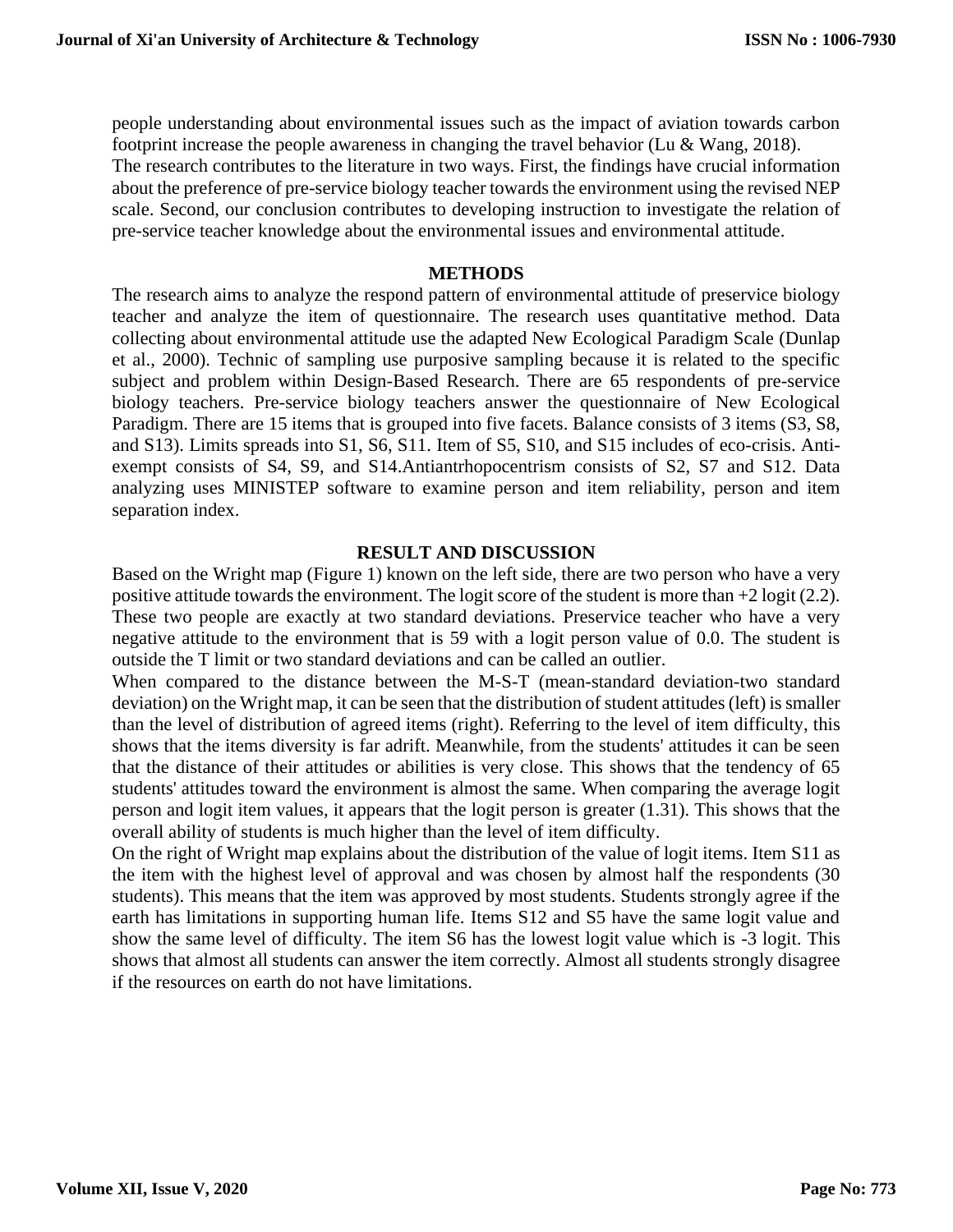

Figure 1. Item-Person Map

To find out the quality of items, it can be seen from Item Measure as shown at Figure 2. In the total count column, there are numbers 63, 64 and 65. Number 65 means all students answer or select items such as item S11. The other items indicate two missing data (63) or one missing data (64). The table ranks the levels that were strongly agreed (S11) to strongly disapproved (S6) by the respondents. It is indicated in the measure column. Information about the difficulty level of items can make it easier for us to identify questions that are strongly agreed and not approved.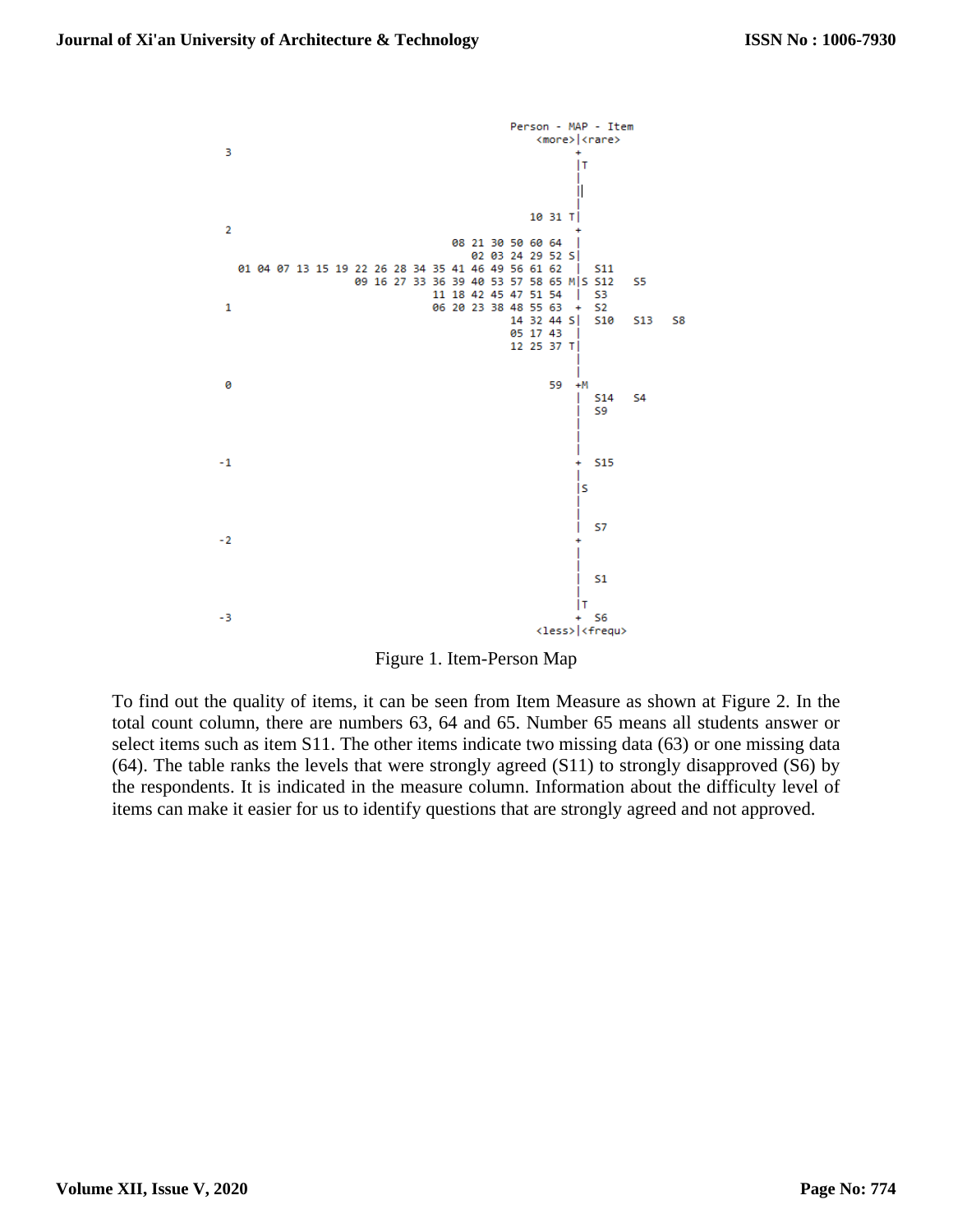| <b>ENTRY</b>   | TOTAL        | TOTAL        |         | MODELI INFIT I                                                |             |                        | OUTFIT   PT-MEASURE   EXACT MATCH |                 |                      |      |  |
|----------------|--------------|--------------|---------|---------------------------------------------------------------|-------------|------------------------|-----------------------------------|-----------------|----------------------|------|--|
| I NUMBER       | <b>SCORE</b> | <b>COUNT</b> |         | MEASURE S.E.  MNSO ZSTD MNSO ZSTD CORR. EXP.  OBS% EXP%  Item |             |                        |                                   |                 |                      |      |  |
|                |              |              |         |                                                               |             |                        |                                   |                 |                      |      |  |
| 11             | 199          | 65           | 1.51    | $.14$ $.74$ $-1.7$ $.74$ $-1.7$                               |             |                        | . 55                              |                 | .35 47.7 39.9 S11    |      |  |
| 12             | 205          | 65           | 1.40    | $.14$ . 98                                                    | .0 1.01     | $\left  \cdot \right $ | .40                               | $.35$ 38.5      | $41.1$ S12           |      |  |
| 5              | 202          | 64           | 1.40    | .14 .75                                                       | $-1.5$ . 77 | $-1.4$                 | .29                               | .35 50.0        | $41.1$ S5            |      |  |
| 3              | 212          | 64           | 1.18    | .15 1.28                                                      |             | $1.5 1.29$ 1.5         | .38 <sub>1</sub>                  |                 | $.34$ 50.0 42.9 S3   |      |  |
| $\overline{2}$ | 224          | 65           | .99     | $.15 1.06$ $.4 1.08$ $.5 $                                    |             |                        | .18                               |                 | $.33$ 41.5 45.7      | - S2 |  |
| 13             | 231          | 65           | .82     | $.16 1.18$ $1.0 1.16$ .9                                      |             |                        | .45                               |                 | $.32$ 44.6 48.9 S13  |      |  |
| 10             | 224          | 63           | .82     | .16. .75 -1.4. .75                                            |             | $-1.3$                 | . 51                              | $.32$ 58.7      | 48.9 S10             |      |  |
| 8              | 233          | 65           | . 77    | $.16 1.46$ 2.2   1.51 2.3                                     |             |                        | .14                               | $.32$ 43.1      | 50.61                | S8   |  |
| 4              | 263          | 65           | $-.11$  | .18 1.39                                                      | 1.9 1.42    | 2.0                    | .10                               | .27 60.0        | $57.6$ S4            |      |  |
| 14             | 265          | 65           | $-.18$  | $.19$ . 46                                                    | $-3.5$ . 45 | $-3.6$                 | .16                               | $.27$   78.5    | 57.3 S14             |      |  |
| 9              | 271          | 65           | $-.39$  | .19 .55                                                       | $-2.8$ . 56 | $-2.8$                 | .36                               | $.26$ 73.8      | 56.4                 | S9   |  |
| 15             | 285          | 65           | $-.94$  | $.21 1.09$ $.6 1.06$ $.4 $                                    |             |                        | .43                               |                 | $.24$ 58.5 52.8 S15  |      |  |
| 7              | 302          | 65           | $-1.79$ | $.24 1.14$ $.8 1.15$                                          |             | .8 <sub>1</sub>        | .09                               | $.21 \mid 63.1$ | 66.4                 | - S7 |  |
| 1              | 312          | 65           | $-2.53$ | .30. 30.                                                      | $-11.04$    | .21                    | .07                               | .17  80.0       | 80.4 S1              |      |  |
| 6              | 316          | 65           | $-2.96$ | .35 1.01                                                      | .1 1.11     | .4                     | $-.01$                            |                 | $.15$   86.2 86.3 56 |      |  |
|                |              |              |         |                                                               |             |                        |                                   |                 |                      |      |  |
| MEAN           | 249.6        | 64.7         | .00     | .19 .99                                                       | $-.2 1.01$  | $-.1$                  |                                   |                 | 58.3 54.4            |      |  |
| S.D.           | 39.4         | $.6\,$       | 1.41    | .061.28                                                       | $1.6$ . 29  | 1.7                    |                                   |                 | $  14.8 \t13.4  $    |      |  |
|                |              |              |         |                                                               |             |                        |                                   |                 |                      |      |  |

Item STATISTICS: MEASURE ORDER

Figure 2. Item Measure

To find out the level of appropriateness of the items (item fit) which means that in accordance with the measurement model can be seen in Item Fit Order (Figure 3). It can be seen that all items are good for measuring attitudes towards the environment as indicated by Outfit mean square (0.5 < MNSQ < 1.5). Item S14 has an MNSQ value < 0.5 which indicates less productive items but does not reduce quality. Likewise, with point S8 has an MNSQ value of 1.51 which means it is not good enough to be used as an instrument. However, the Outfit Z-standard shows that the data do not fit the model because there are data that are too predictable  $(\leq -2)$ , namely items S14 and S9 and there are also data that seem unpredictable namely item  $S8$  ( $> 2.0$ ). In addition, the point measure correlation shows that there are 11 items with a value of less than 0.4. The value should range between 0.4 - 0.85.

Item STATISTICS: MISFIT ORDER

| <b>ENTRY</b>   | <b>TOTAL</b> | TOTAL          |          |            |                               | MODEL   INFIT   OUTFIT   PT-MEASURE   EXACT MATCH          |                        |            |  |
|----------------|--------------|----------------|----------|------------|-------------------------------|------------------------------------------------------------|------------------------|------------|--|
| <b>NUMBER</b>  | <b>SCORE</b> | <b>COUNT</b>   |          |            |                               | MEASURE S.E. MNSO ZSTD MNSO ZSTD CORR. EXP. OBS% EXP% Item |                        |            |  |
|                |              |                |          |            |                               | -------- <del>-</del> ----------- <b>-</b>                 |                        |            |  |
| 8              | 233          | 65             | .77      | .16 1.46   | 2.2 1.51                      | 2.3 A.14                                                   | $.32$ 43.1             | $50.6$ S8  |  |
| 4              | 263          | 65             | $-.11$   | .18 1.39   | 1.9 1.42                      | 2.0 B.10                                                   | .27 60.0               | $57.6$ S4  |  |
| 3              | 212          | 64             | 1.18     | .15 1.28   | 1.5 1.29                      | 1.5C.38                                                    | $.34$ 50.0 42.9 S3     |            |  |
| 13             | 231          | 65             | .82      | .16 1.18   | 1.0 1.16                      | .9 D.45                                                    | $.32$ 44.6             | 48.9 S13   |  |
| 7              | 302          | 65             | $-1.79$  |            | $.24 1.14$ $.8 1.15$          | .8 E .09                                                   | $.21 \mid 63.1$        | 66.4 S7    |  |
| 6              | 316          | 65             | $-2.96$  | .35 1.01   | .1 1.11                       | $.4$   F $-.01$                                            | $.15$   86.2           | $86.3$ S6  |  |
| 15             | 285          | 65             | $-0.94$  | .21 1.09   | .6 1.06                       | $.4$ G $.43$                                               | $.24$ 58.5 52.8 S15    |            |  |
| $\overline{2}$ | 224          | 65             | .99      |            | $.15 1.06$ $.4 1.08$          | $.5$ $\textsf{H}$ $.18$                                    | $.33$ 41.5 45.7 S2     |            |  |
| 1              | 312          | 65             | $-2.53$  | .30 .96    | $-.1 1.04$                    | .2 g.07                                                    | .17 80.0               | $80.4$ S1  |  |
| 12             | 205          | 65             | 1.40     |            | $.14$ $.98$ $.0$ $1.01$       | $.1$   f $.40$                                             | $.35$ 38.5 41.1 $512$  |            |  |
| -5             | 202          | 64             | 1.40     | $.14$ . 75 | $-1.5$ .77                    | $-1.4$  e.29                                               | $.35$ 50.0 41.1 S5     |            |  |
| 10             | 224          | 63             | .82      | $.16$ . 75 |                               | $-1.4$ .75 $-1.3$ d .51                                    | $.32$ 58.7             | $48.9$ S10 |  |
| 11             | 199          | 65             | 1.51     |            | .14.   74. -1.7.   14.        | $-1.7$  c.55                                               | $.35$ 47.7 39.9 S11    |            |  |
| -9             | 271          | 65             | $-.39$   |            |                               | $.19$ [. 4.8] $.56$ -2.8] $.56$ -2.8] $.36$                | $.26$ 73.8 56.4 S9     |            |  |
| 14             | 265          | 65             | $-.18$   |            |                               | $.19$   $.46$ $-3.5$   $.45$ $-3.6$   $a$ $.16$            | $.27$   78.5 57.3  S14 |            |  |
|                |              |                |          |            |                               |                                                            |                        |            |  |
| MEAN           | 249.6        |                | 64.7 .00 |            | $.19$ $.99$ $.2$ $ 1.01$ $.1$ |                                                            |                        | 58.3 54.4  |  |
| S.D.           | 39.4         | $\overline{6}$ | 1.41     | $.06$ . 28 | $1.6$ . 29                    | 1.7                                                        | 14.8                   | 13.4       |  |
|                |              |                |          |            |                               |                                                            |                        |            |  |

Figure 3. Item Fit Order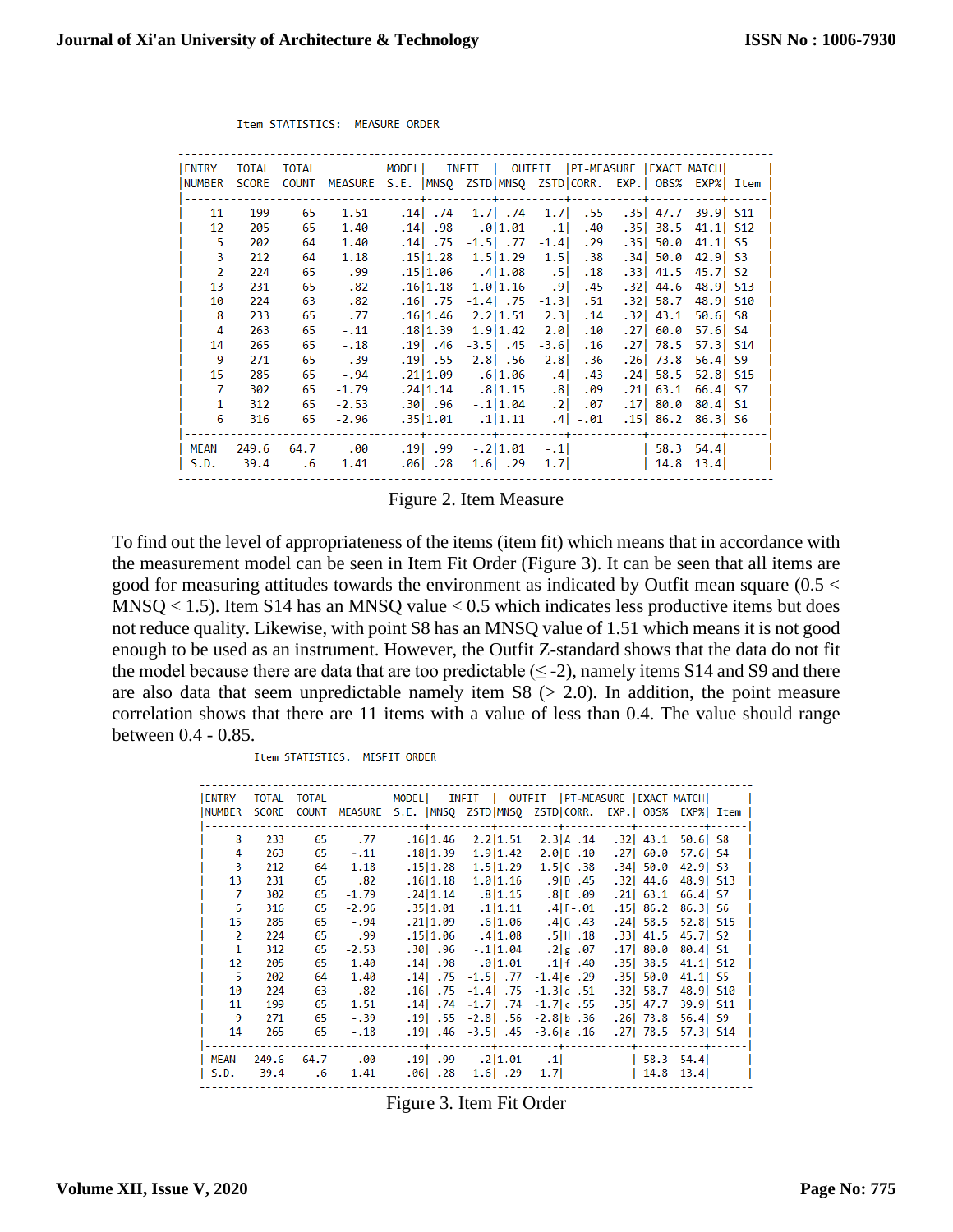The tendency of students to the environment can be seen from Pearson Measure. The table shows students with very positive to very negative attitudes. In the table, students 10 and 31 have a very positive attitude towards the environment (measure  $= 2.22$ ) and students who have the most negative attitude are number 59 (measure  $= 0.05$ ). For more details about which students have the most positive attitude towards the environment even though the value of the logit is the same, it can be seen through the scalogram. In addition, a scalogram can also detect students who do not have a mismatch of response patterns with the ideal model. Person Fit Order table will appear sequentially students who have the criteria do not fit at the top. Based on the table, there were 12 students who did not meet the criteria, namely the Outfit MNSQ is more than 1.5.

Overall instrument analysis can be shown by Summary Statistics (Figure 5). The Pearson measure of 1.31 logit indicates the average value of all students in answering items on the questionnaire. The average value that is greater than the logit value of 0.0 indicates a tendency for students' abilities to be greater than the level of item difficulty. In the aspect of Pearson reliability is only 0.04. This shows that the consistency of student answers is weak. However, from the aspect of item reliability amounted to 0.98. This value represents that the reliability of items is excellent because more than 0.94. The Cronbach alpha index of only 0.27 shows that the interaction between person and item as a whole is very poor. To find out the sensitivity of the response pattern to the target items in the respondent can be seen in the Infit MNSQ. Meanwhile, to measure the sensitivity of response patterns to items with a certain level of difficulty than the respondent (person) using Outfit MNSQ.

SUMMARY OF 65 MEASURED Person

|                  | <b>TOTAL</b>                      |                             |                | <b>MODEL</b> |                        | INFIT | OUTFIT      |            |  |
|------------------|-----------------------------------|-----------------------------|----------------|--------------|------------------------|-------|-------------|------------|--|
|                  | <b>SCORE</b>                      | <b>COUNT</b>                | <b>MEASURE</b> | <b>ERROR</b> | MNSO                   | ZSTD  | <b>MNSO</b> | ZSTD       |  |
|                  |                                   |                             |                |              |                        |       |             |            |  |
| MEAN             | 57.6                              | 14.9                        | 1.31           | .36          | .99                    | $-.2$ | 1.01        | $-.1$      |  |
| S.D.             | 3.4                               | $\overline{\phantom{0}}$ .2 | .41            | .03          | .66                    | 1.5   | .62         | $1.4 \;  $ |  |
| I MAX.           | 64.0                              | 15.0                        | 2.22           | .43          | 3.88                   | 4.6   | 3.63        | $4.4 \;  $ |  |
| I MIN.           | 46.0                              | 14.0                        | .05            | .31          | .16                    |       | $-3.2$ .19  | $-3.1$     |  |
|                  |                                   |                             |                |              |                        |       |             |            |  |
| <b>REAL RMSE</b> |                                   | .40 TRUE SD                 | .08            | SEPARATION   | .19 Person RELIABILITY |       |             | .04        |  |
| MODEL RMSE       |                                   | .36 TRUE SD                 | .19 SEPARATION |              | .53 Person RELIABILITY |       |             | .22        |  |
|                  | $\vert$ S.E. OF Person MEAN = .05 |                             |                |              |                        |       |             |            |  |
|                  |                                   |                             |                |              |                        |       |             |            |  |

Person RAW SCORE-TO-MEASURE CORRELATION = .97 CRONBACH ALPHA (KR-20) Person RAW SCORE "TEST" RELIABILITY = .27

SUMMARY OF 15 MEASURED Item

|                                  | <b>TOTAL</b><br><b>SCORE</b>    | <b>COUNT</b>                           | <b>MEASURE</b>                                                     | MODEL<br><b>ERROR</b>    | MNSO               | INFIT<br>ZSTD | OUTFIT<br>MNSO                                        | ZSTD I                                             |  |
|----------------------------------|---------------------------------|----------------------------------------|--------------------------------------------------------------------|--------------------------|--------------------|---------------|-------------------------------------------------------|----------------------------------------------------|--|
| MEAN<br>l S.D.<br>I MAX.<br>MIN. | 249.6<br>39.4<br>316.0<br>199.A | 64.7<br>$\overline{6}$<br>65.0<br>63.0 | .00<br>1.41<br>1.51<br>$-2.96$                                     | .19<br>.06<br>.35<br>.14 | .28<br>1.46<br>.46 | 2.2           | $.99 - .2 1.01$<br>$1.6 \t .29$<br>1.51<br>$-3.5$ .45 | $-.1$  <br>$1.7 \;   \;$<br>$2.3 \;  $<br>$-3.6$ 1 |  |
| REAL RMSE<br>IMODEL RMSE         | $\vert$ S.E. OF Item MEAN = .38 | .21 TRUE SD<br>.20 TRUE SD             | 1.40 SEPARATION 6.68 Item RELIABILITY<br>1.40 SEPARATION 6.96 Item |                          |                    |               | RELIABILITY                                           | .98 l<br>.98                                       |  |

Figure 5. Summary Statistic

In the person table, the values show respectively 0.99 and 1.01 (the closer to 1.00, the better sensitivity). For Infit and Outfit ZSTD, the average value of table person is -0.2 and -0.1. The ideal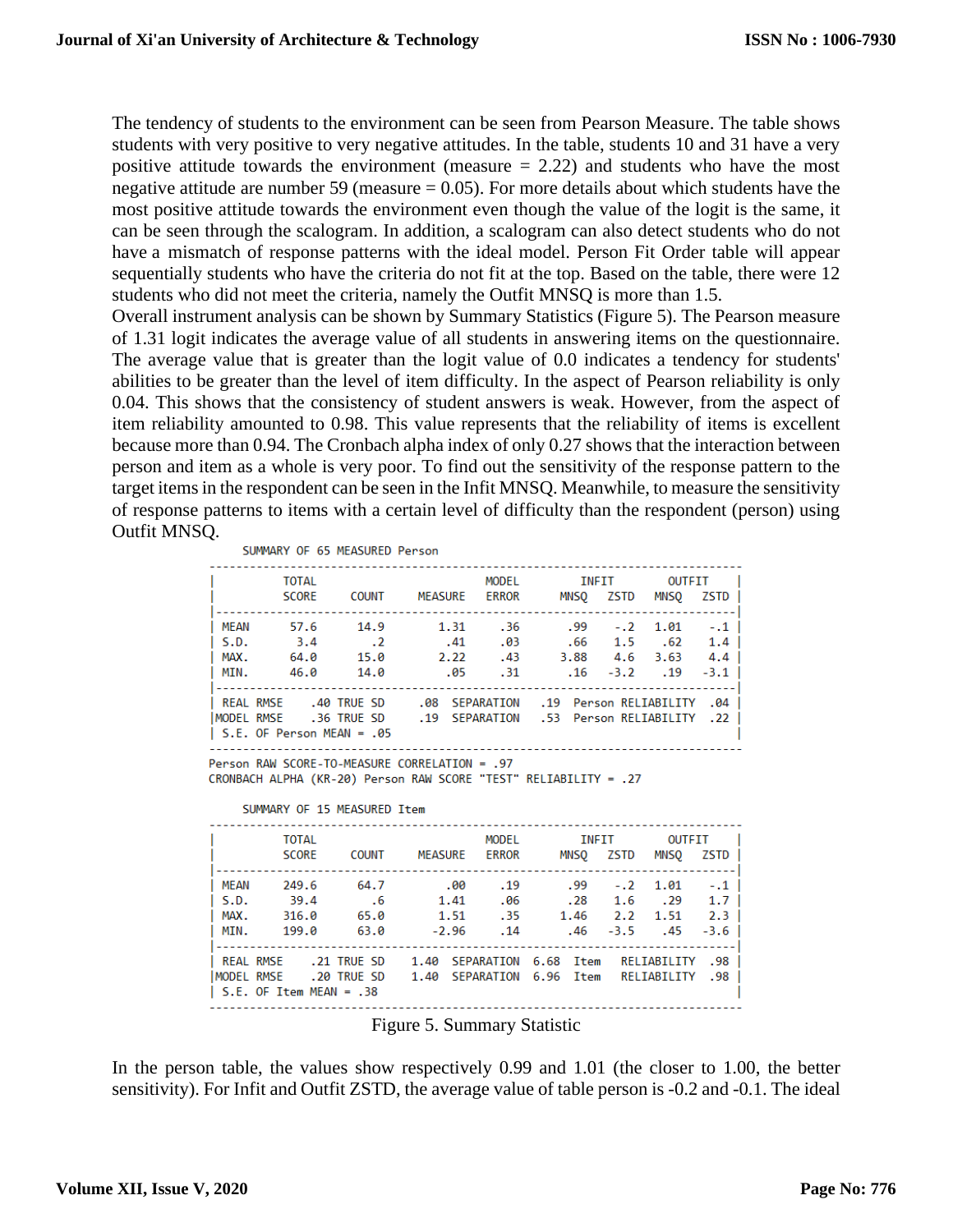value is 0.0. If it gets closer to the value of 0.0 then the quality gets better and so does the table item. The grouping of persons and items can be seen from the separation value. The greater the value of separation, the good the quality of the instrument in terms of overall respondents because it can identify response and items groups. The value of separation items is 6.68, then the grouping or H is 9, 24 and rounded to 9. The number 9 shows there are nine groups of items. While the value of person separation is 0.19, the grouping or H is 0.6. If the H value is less than 2, the grouping of people is said to be bad. In summary, the overall analysis shows that students' responses are not consistent even though the items have demonstrated their reliability.

#### **CONCLUSION**

Environmental education addresses the challenge to growth their student attitude toward the environment and its problem. Environmental attitude affects the individual behavior toward the environment. However, the positive tendency is not always followed by the real action of green behavior such as reduce, reuse, recycle and replace. Preservice teacher has to contribute in saving the planets through their learning activity. Consequently, their experience rich the knowledge of environmental issues and expand the ideas for innovative solution. The profile of environmental attitude is the basic information for teacher or lecturer to develop the instructional strategy in order to build the generation that literate to the environment. The inconsistency responds of preservice biology teacher based on the research need to be followed by rearrange the curriculum that integrates the social and ecological issues. Furthermore, learning activity stimulates the prior knowledge of preservice teacher and force them to generates the ideas to solve the problem related to the issues.

### **ACKNOWLEDGEMENT**

The researcher would like to thank LPDP of Finance Ministry of Indonesia for supporting this research.

### **REFERENCES**

- Akman, O., & Alagoz, B. (2017). A Study on Environment Oriented Knowledge , Attitude and Behavior Level of Teacher Candidates. *Journal of Education and Practice*, *8*(7), 229–245.
- Bodzin, A. M. (2016). Integrating Instructional Technologies in a Local Watershed Investigation With Urban Elementary Learners. *The Journal of Environmental Education*, *39*(2), 47–57. https://doi.org/10.3200/JOEE.39.2.47-58
- Carrington, M. J., Neville, B. A., & Whitwell, G. J. (2014). Lost in translation: Exploring the ethical consumer intention-behavior gap. *Journal of Business Research*, *67*(1), 2759–2767. https://doi.org/10.1016/j.jbusres.2012.09.022
- Cerri, J., Testa, F., & Rizzi, F. (2018). The more I care, the less I will listen to you: How information, environmental concern and ethical production influence consumers' attitudes and the purchasing of sustainable products. *Journal of Cleaner Production*, *175*, 44. https://doi.org/10.1016/j.jclepro.2017.12.054
- Coelho, F., Pereira, M. C., Cruz, L., Simões, P., & Barata, E. (2017). Affect and the adoption of pro-environmental behaviour: A structural model. *Journal of Environmental Psychology*, *54*, 127–138. https://doi.org/10.1016/j.jenvp.2017.10.008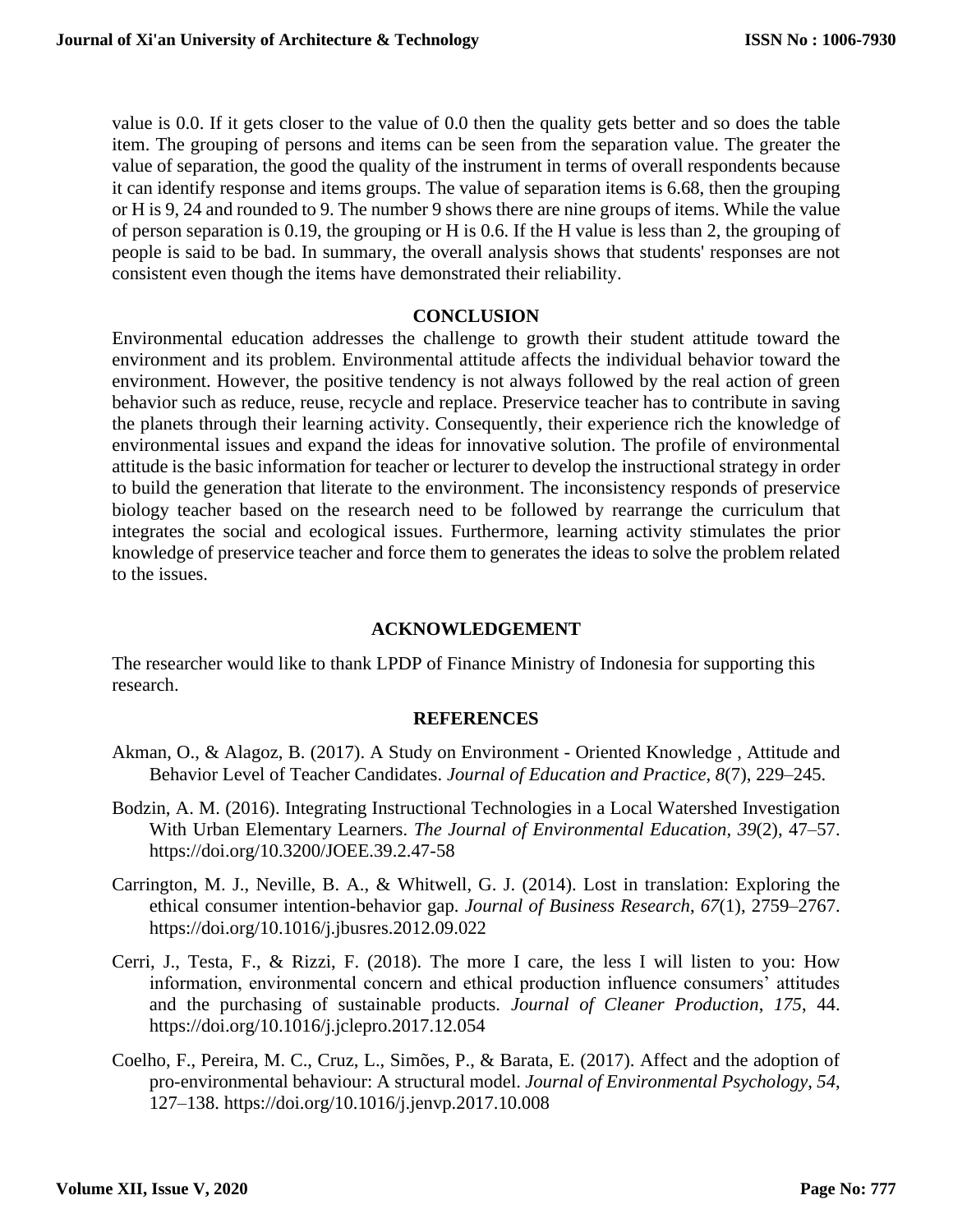- Colléony, A., White, R., & Shwartz, A. (2019). The influence of spending time outside on experience of nature and environmental attitudes. *Landscape and Urban Planning*, *187*(March), 96–104. https://doi.org/10.1016/j.landurbplan.2019.03.010
- Dunlap, R. E., Van Liere, K. D., Mertig, A. G., & Jones, R. E. (2000). Measuring Endorsement of the New Ecological Paradigm: A Revised NEP Scale. *Journal of Social Issues*, *56*(3), 425– 442. https://doi.org/10.1111/0022-4537.00176
- Filho, W. L., Morgan, E. A., Godoy, E. S., Azeiteiro, U. M., Bacelar-Nicolau, P., Ávila, L. V, … Hugé, J. (2018). Implementing climate change research at universities: Barriers, potential and actions. *Journal of Cleaner Production*, *170*, 269–277. https://doi.org/10.1016/j.jclepro.2017.09.105
- Gholamzadehmir, M., Sparks, P., & Farsides, T. (2019). Moral licensing, moral cleansing and proenvironmental behaviour: The moderating role of pro-environmental attitudes. *Journal of Environmental Psychology*, *65*, 101334. https://doi.org/10.1016/j.jenvp.2019.101334
- Halkos, G., & Matsiori, S. (2017). Environmental attitudes and preferences for coastal zone improvements. *Economic Analysis and Policy*. https://doi.org/10.1016/j.eap.2017.10.002
- Ho, Y., Moon, H., Eun, S., & Severt, K. (2017). The effect of environmental values and attitudes on consumer willingness to pay more for organic menus : A value-attitude-behavior approach. *Journal of Hospitality and Tourism Management*, *33*, 113–121. https://doi.org/10.1016/j.jhtm.2017.10.010
- Kalsoom, Q., & Khanam, A. (2017). Inquiry into Sustainability Issues by Preservice Teachers: A Pedagogy to Enhance Sustainability Consciousness. *Journal of Cleaner Production*, 1–29. https://doi.org/10.1016/j.jclepro.2017.07.047
- Liobikiene, G., & Juknys, R. (2016). The role of values, environmental risk perception, awareness of consequences, and willingness to assume responsibility for environmentally-friendly behaviour: The Lithuanian case. *Journal of Cleaner Production*, *112*, 3413–3422. https://doi.org/10.1016/j.jclepro.2015.10.049
- Lu, J. L., & Wang, C. Y. (2018). Investigating the impacts of air travellers ' environmental knowledge on attitudes toward carbon offsetting and willingness to mitigate the environmental impacts of aviation. *Transportation Research Part D*, *59*, 96–107. https://doi.org/10.1016/J.TRD.2017.12.024
- Major, L., Namestovski, Ž., Horák, R., Bagány, Á., & Krekić, V. P. (2017). Teach it to sustain it! Environmental attitudes of Hungarian teacher training students in Serbia. *Journal of Cleaner Production*, 1–22. https://doi.org/10.1016/j.jclepro.2017.03.163
- Mei, N. S., Wai, C. W., & Ahamad, R. B. (2017). Differential environmental psychological factors in determining low carbon behaviour among urban and suburban residents through responsible environmental behaviour model. *Sustainable Cities and Society*, *31*, 225–233. https://doi.org/10.1016/j.scs.2017.03.003
- Milfont, T. L., & Duckitt, J. (2010). The environmental attitudes inventory: A valid and reliable measure to assess the structure of environmental attitudes. *Journal of Environmental Psychology*, *30*(1), 80–94. https://doi.org/10.1016/j.jenvp.2009.09.001